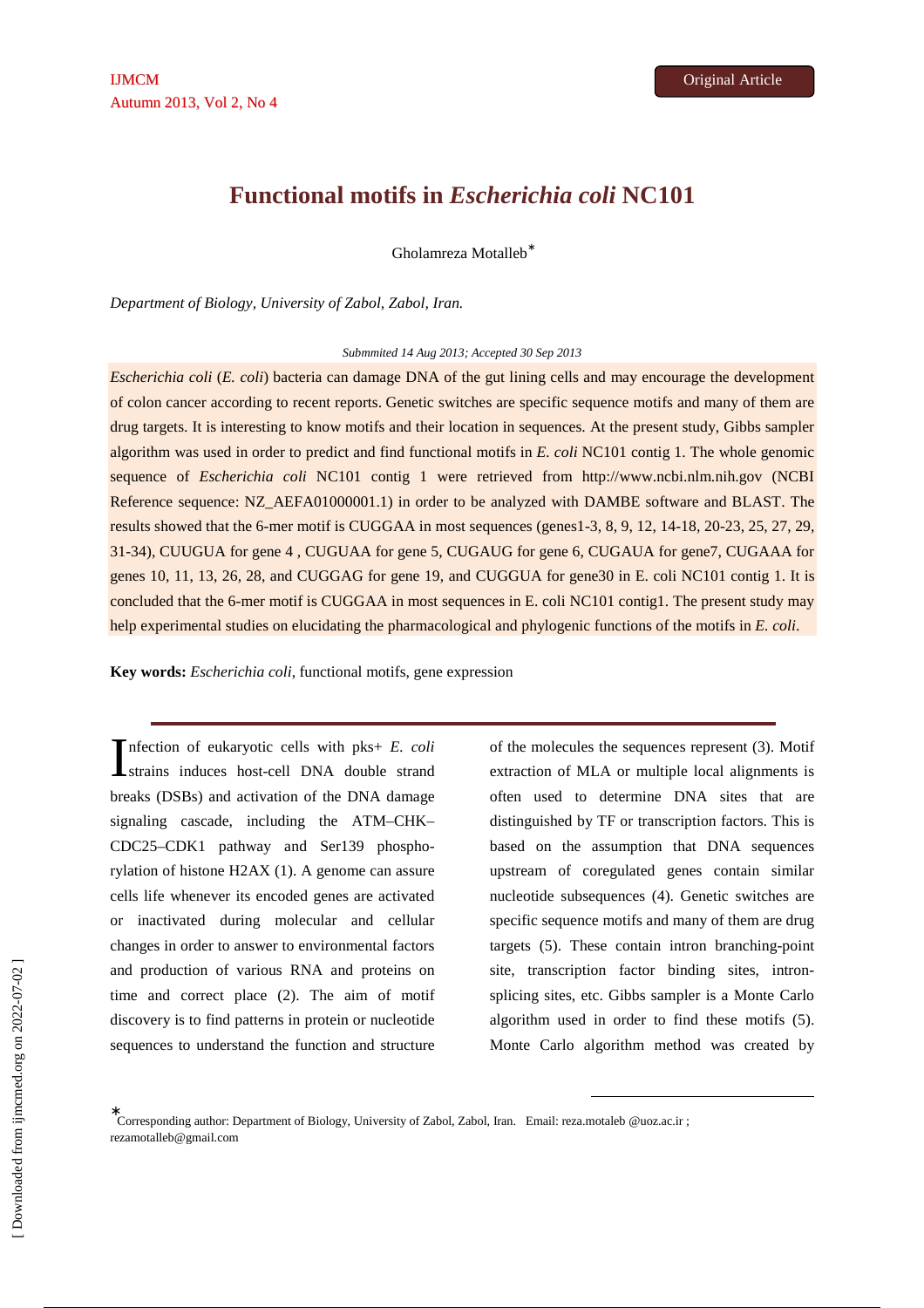Stanislaw Ulam and developed by nuclear weapon projects in USA (6). Gibbs sampler has been used to identify functional motifs in proteins (7), multiple sequence alignment (8), and biological image processing (9). The main element of a Gibbs sampler is position weight matrix or PWM. The PWM scores or PWMS has been reported as a scale of the motif strength (5). *Escherichia coli* are anaerobic bacteria and the most common population of bacteria in the intestinal flora of human. *E. coli* can make colony in the intestine few days after birth and permanently during human life. Strains of *E. coli* can be categorized into four main groups (A, B1, B2, and D) and B2 group can persist in the colon longer than the others (10). It was reported that *E. coli* strains of B2 phylotype (e.g. *E. coli* NC101), carry a genomic *pks* island (a gene cluster coding nonribosomal peptide synthetases or NRPS and polyketide synthetases or PKS), produce Colibactin (a peptide-polyketide genotoxin) that can induce damage of DNA by double-strand breaks (DSBs) (11) and may develop colon cancer (12). In the present study, Gibbs sampler was used to identify functional motifs by BLAST and DAMBE software in order to distinguish motifs in *E. coli* strain NC101 contig1.

### **Materials and Methods**

This investigation was started in the spring of 2013 and the data analysis was performed at bioinformatics facility of Faculty of Science at Zabol University. Genome sequences of *E. coli* NC101 (NCBI Reference sequence: Z\_AEFA01000001.1) were retrieved from http://www.ncbi.nlm.nih.gov (NCBI Reference sequence: NZ\_AEFA01000001.1) to find branch point sequence or BPS in *E. coli* NC101 contig1 by DAMBE (5).

BLAST search of the *E. coli* NC101 genome (accession NZ\_AEFA00000000) confirmed the presence of pks. PWM is computed as  $\text{PWM}_{ij} = \log_2\left(\frac{p_{ij}}{p_i}\right)(1).$ 

Where  $i=1, 2, 3$  and 4 corresponding to A, C, G and U, respectively, and *j* is site index, and  $p_i$  is the background frequency of nucleotide  $i$ , and  $p_{ij}$  is the site specific nucleotide frequency for nucleotide *i* at site *j*. The PWMS for a particular motif is computed as  $PWMS = \sum_{i=1}^{K} PWM_{i,j}$  (2) where L is length of the motif  $(5)$ .

# **Results**

Gibbs sampler was employed to find functional motifs by DAMBE in order to identify genetic motifs with Gibbs sampler in *E. coli* NC101 contig1. Figure 1 shows shared motif in an aligned format in red color which is CUGGAA in most sequences (Fig. 1b). The main Gibbs sampler output is the sequences with aligned motifs as shown in Figure 1b and a site-specific frequency matrix (position weight matrix) presented in Table 1d respectively. Table 1a shows the total number of nucleotides in the sequences. The total number of nucleotides for 34 sequences is 31509, with 7622, 7977, 8879 and 7031 for A, C, G and U respectively. The partial output (Table 1b and c) showed that the 6-mer motif is CUGGAA. The sitespecific frequencies and PWM were shown in Table 1c and d in order to find and monitor other sequences for the presence of such motifs. The last part of the results (Table 2) shows the motifs start point. As shown again in Table 2, the 6-mer motif is CUGGAA in most sequences. Figure 2 shows the scatter diagram of S1D and S2D with *E. coli* NC101 contig1 sequences length**.**

#### **Discussion**

The finding of motifs in DNA sequences is a central problem in computational molecular biology, and through many computational methods, Gibbs sampling algorithm is a great promise which is used for finding functional motifs in the coexpressed genes (13). Motif finding is becoming an important toolbox for microbiologists likewise other DNA and protein computational molecular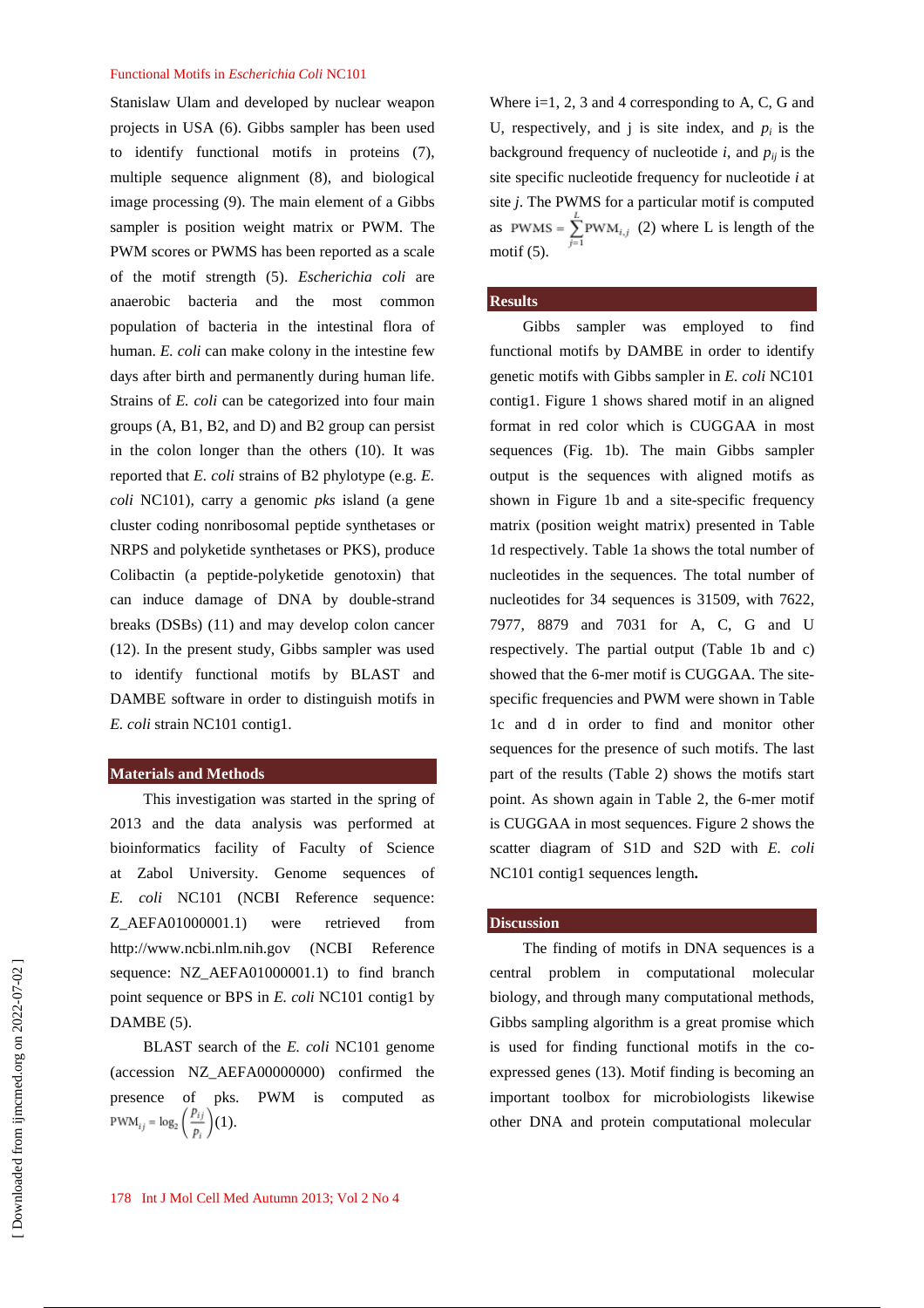| (a)              |                                                                        |
|------------------|------------------------------------------------------------------------|
| S1               | $\rm ATGAACCACTCCTTAAAACCCTGGAACACATTTGGCATTGATGATAATGCTCAGC \ldots$   |
| S <sub>2</sub>   | ATGAAGGATAACACCGTGCCACTGAAATTGATCGCCCTGTTAGCGAACGGTGAAT.               |
| S3               | ATGAGTATAAAAGAGCAAACGTTAATGACGCCTTACCTACAGTTTGACCGCAACC.               |
| S4               | GCCGACTTAGCTCAGTAGGTAGAGCAACTGACTTGTAATCAGTAGGTCACCAGTT.               |
| S5               | GGTGGGGTTCCCGAGCGGCCAAAGGGAGCAGACTGTAAATCTGCCGTCACAGACT                |
| S6               | GTATAATGGCTATTACCTCAGCCTTCCAAGCTGATGATGCGGGTTCGATTCCCGC.               |
| S7               | GCTGATATAGCTCAGTTGGTAGAGCGCACCCTTGGTAAGGGTGAGGTCGGCAGTT                |
| S <sub>8</sub>   | ATGTCTAAAGAAAAGTTTGAACGTACAAAACCGCACGTTAACGTCGGTACTATCG                |
| S9               | ATGAGTGCGAATACCGAAGCTCAAGGAAGCGGCGCCGCCCTGGAAGCGATGAAGT                |
| S10              | ATGTCTGAAGCTCCTAAAAAGCGCTGGTACGTCGTTCAGGCGTTTTCCGGTTTTG.               |
| S11              | ATGGCTAAGAAAGTACAAGCCTATGTCAAGCTGCAGGTTGCAGCTGGTATGGCTA.               |
| S <sub>12</sub>  | ATGGCTAAACTGACCAAGCGCATGCGTGTTATCCGCGAGAAAGTTGATGCAACCA.               |
| S <sub>13</sub>  | ATGGCTTTAAATCTTCAAGACAAACAAGCGATTGTTGCTGAAGTCAGCGAAGTAG                |
| S <sub>14</sub>  | ATGTCTATCACTAAAGATCAAATCATTGAAGCAGTTGCAGCTATGTCTGTAATGG.               |
| S15              | ATGGTTTACTCCTATACCGAGAAAAAACGTATTCGTAAGGATTTTGGTAAACGTC.               |
| S16              | GTGAAAGATTTATTAAAGTTTCTGAAAGCGCAGACTAAAACCGAAGAGTTTGATG.               |
| S17              |                                                                        |
| S18              | ATGTTACGTATTGCGGACAAAACGTTTGCTTCACATCTGTTTACTGGCACCGGAA.               |
| S19              | ATGCAGATCCTGTTTAACGATCAACCGATGCAGTGTGTCGCCGGACTAACTGTTC.               |
| S <sub>20</sub>  | $\rm ATGAATGACCGTGACTTTATGCGTTATAGCCGCCAAATCCTGCTCGACGATATCG. \ldots$  |
| S21              | ATGTATCAGCCAGATTTTCCTCCTGTACCCTTTCGTTTAGGACTGTACCCGGTGG                |
| S <sub>22</sub>  | ATGTCTGTAACAAAACTGACCGCCGCGAACAACGCGCCCAGGCCCAACATTTTA.                |
| S <sub>2</sub> 3 | ATGCTTAACCAGCTCGATAACCTGACGGAACGCGTCAGAGGAAGTAACAAACTGG                |
| S <sub>24</sub>  | ATGGATCGTATAATTGAAAAATTAGATCACGGCTGGTGGTCGTCAGCCATGAAC                 |
| S <sub>25</sub>  | ATGACCGAACTTAAAAACGATCGTTATCTGCGGGCGCTGCTGCCCAGCCCGTTG                 |
| S <sub>26</sub>  | ATGGATCTCGCGTCATTACGCGCTCAACAAATTGAACTGGCTTCTTCTGTGATCC.               |
| S <sub>27</sub>  | ATGTTACAAAACCCAATTCATCTGCGTCTGGAGCGCCTAGAAAGCTGGCAGCACG.               |
| S28              | ATGAACAAGACTCAACTGATTGATGTAATTGCAGAGAAAGCAGAACTGTCCAAAA                |
| S29              | ATGCTGGCGGCGCTCTGTTTCTTACTGCCTGTAGTCACAACTCTTCACTTCCTC.                |
| S <sub>30</sub>  | ATGAAACGGAACACGAAAATTGCCCTGGTAATGATGCCCCTTTCAGCAATGGCGA.               |
| S31              | ATGCGTTTTATGCAACGTTCTAAAGACTCCTTAGCTAAATGGTTAAGCGCGATCC.               |
| S32              | ATGACGCACGATAATATCGATATTCTGGTGGTGGATGATGACATTAGCCACTGCA.               |
| S33              | ATGAAAGTATTAGTGATTGGTAACGGCGGCGCGAGCACGCGCTGGCCTGGAAAG.                |
| S34              | ${\tt ATGCAACAACGTCGTCCAGTCCGCCGCGCTCTGCTCAGTGTTTCTGACAAAGCCG. \dots}$ |
|                  |                                                                        |





**Fig 1.** The sequences of *E. coli* NC101 contig1. The above panel represents the data input in Gibbs sampler (a). The below part represents the output of the motifs (i.e.,CUGGAA; in red color) through the sequences (b). S1-S34 correspond to sequence 1 to sequence 34.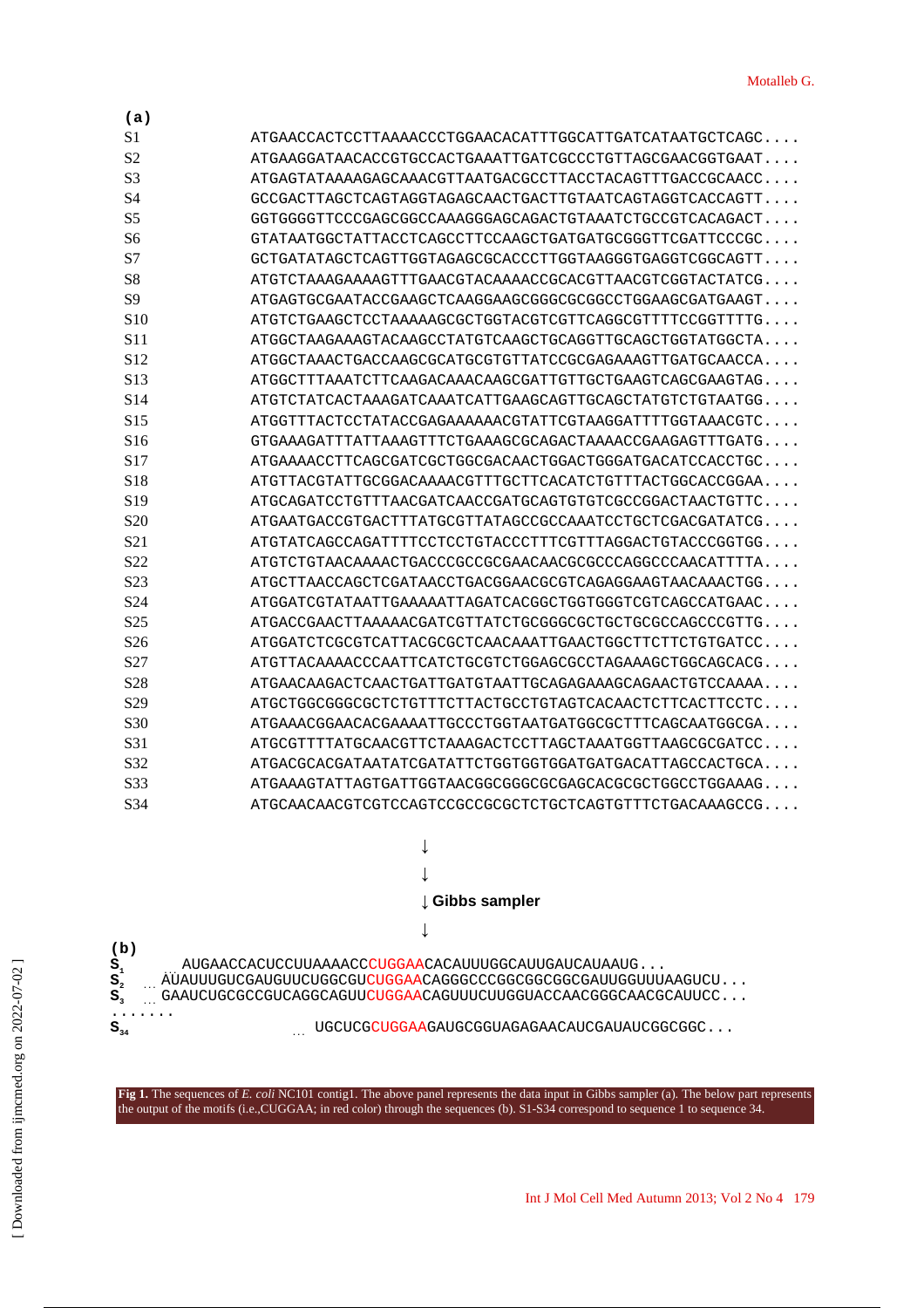| Table 1. Gibbs sampler output               |                                     |                  |                  |                  |  |  |  |  |
|---------------------------------------------|-------------------------------------|------------------|------------------|------------------|--|--|--|--|
| (a) Global alignment score $(F) = 230.9101$ |                                     |                  |                  |                  |  |  |  |  |
| Frequency Table                             |                                     |                  |                  |                  |  |  |  |  |
| Code                                        | Count                               | Freq             |                  |                  |  |  |  |  |
| A                                           | 7622                                | 0.2419           |                  |                  |  |  |  |  |
| $\mathsf{C}$                                | 7977                                | 0.2532           |                  |                  |  |  |  |  |
| G                                           | 8879                                | 0.2818           |                  |                  |  |  |  |  |
| $\overline{U}$                              | 7031                                | 0.2231           |                  |                  |  |  |  |  |
| (b) Final site-specific counts              |                                     |                  |                  |                  |  |  |  |  |
|                                             | A                                   | $\overline{C}$   | $\mathbf G$      | U                |  |  |  |  |
| $\mathbf{1}$                                | $\overline{0}$                      | 34               | $\overline{0}$   | $\overline{0}$   |  |  |  |  |
| $\overline{c}$                              | $\boldsymbol{0}$                    | $\mathbf{0}$     | $\boldsymbol{0}$ | 34               |  |  |  |  |
| 3                                           | $\mathbf{0}$                        | $\boldsymbol{0}$ | 33               | $\mathbf{1}$     |  |  |  |  |
| $\overline{\mathcal{L}}$                    | 7                                   | $\boldsymbol{0}$ | 26               | 1                |  |  |  |  |
| 5                                           | 29                                  | $\overline{0}$   | $\overline{0}$   | 5                |  |  |  |  |
| 6                                           | 32                                  | $\boldsymbol{0}$ | $\overline{2}$   | $\boldsymbol{0}$ |  |  |  |  |
|                                             | (c) Final site-specific frequencies |                  |                  |                  |  |  |  |  |
|                                             | A                                   | $\mathsf{C}$     | G                | U                |  |  |  |  |
| $\mathbf{1}$                                | 0.00691                             | 0.97866          | 0.00805          | 0.00638          |  |  |  |  |
| $\overline{c}$                              | 0.00691                             | 0.00723          | 0.00805          | 0.97780          |  |  |  |  |
| 3                                           | 0.00691                             | 0.00723          | 095091           | 0.03495          |  |  |  |  |
| 4                                           | 020691                              | 0.00723          | 0.75091          | 0.03495          |  |  |  |  |
| 5                                           | 0.83548                             | 0.00723          | 0.00805          | 0.14923          |  |  |  |  |
| 6                                           | 0.92120                             | 0.00723          | 0.06519          | 0.00638          |  |  |  |  |
| (d) Final PWM                               |                                     |                  |                  |                  |  |  |  |  |
|                                             | A                                   | $\mathsf{C}$     | G                | $\overline{U}$   |  |  |  |  |
| $\mathbf{1}$                                | 3.55288-                            | 1.34992          | 3.55495-         | 3.55600-         |  |  |  |  |
| $\overline{c}$                              | 3.55288-                            | 3.55757-         | 3.55495-         | 1.47685          |  |  |  |  |
| 3                                           | 3.55288-                            | 3.55757-         | 1.21665          | 1.85463-         |  |  |  |  |
| 4                                           | 0.15376-                            | 3.55757-         | 0.98051          | 1.85463-         |  |  |  |  |
| 5                                           | 1.24196                             | 3.55757-         | 3.55495-         | 0.40295-         |  |  |  |  |
| 6                                           | 1.33962                             | 3.55757-         | 1.46340-         | 3.55600-         |  |  |  |  |

Number of input sequences: 34; Width of motif: 6. a: Frequency table; b: Final site-specific counts in motifs; c: Final site-specific frequencies in motifs; d: Final PWM in motifs. A= adenine; C= cytosine; G= guanine; U= uracil



**S1D and S2D scatter diagram of E.coli NC101** 

**Fig. 2.** Scatter diagram of S1D and S2D in *E. coli* NC101 contig1 sequences.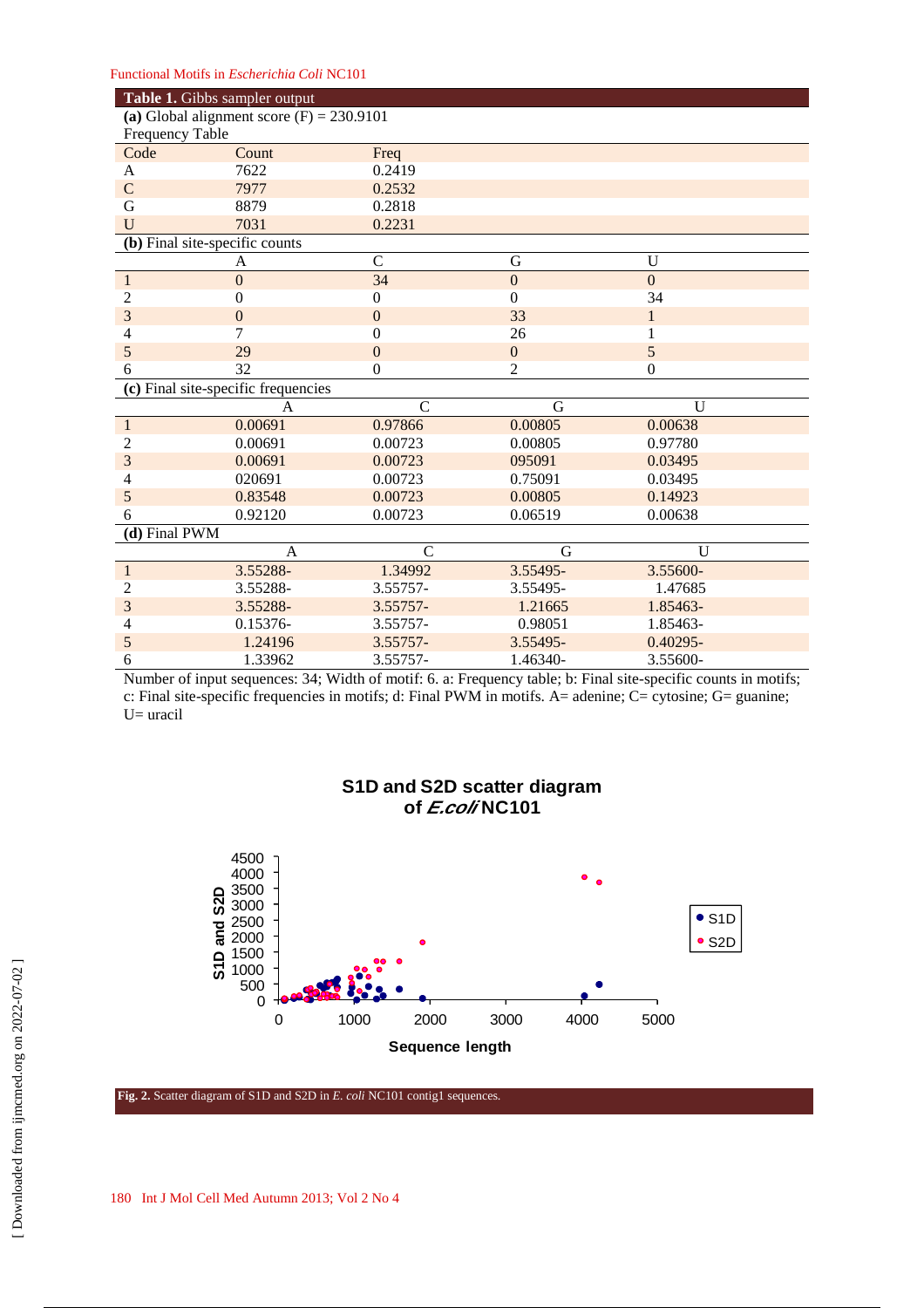| Table 2. Gibbs sampler results of E. coli NC101 contig1 sequences for motif, start location and PWMS<br>identification |               |              |             |
|------------------------------------------------------------------------------------------------------------------------|---------------|--------------|-------------|
| SeqName                                                                                                                | Motif         | <b>Start</b> | <b>PWMS</b> |
| lcl NZ_AEFA01000001.1_gene_1                                                                                           | <b>CUGGAA</b> | 20           | 2009.2156   |
| lcl NZ_AEFA01000001.1_gene_2                                                                                           | <b>CUGGAA</b> | 414          | 2009.2156   |
| lcl NZ_AEFA01000001.1_gene_3                                                                                           | <b>CUGGAA</b> | 225          | 2009.2156   |
| lcl NZ_AEFA01000001.1_gene_4                                                                                           | <b>CUUGUA</b> | 31           | 17.9811     |
| lcl NZ_AEFA01000001.1_gene_5                                                                                           | <b>CUGUAA</b> | 32           | 117.9619    |
| lcl NZ_AEFA01000001.1_gene_6                                                                                           | <b>CUGAUG</b> | 39           | 7.5632      |
| lcl NZ_AEFA01000001.1_gene_7                                                                                           | <b>CUGAUA</b> | 1            | 124.7508    |
| $ c  NZ$ AEFA01000001.1 gene 8                                                                                         | <b>CUGGAA</b> | 438          | 2009.2156   |
| lcl NZ_AEFA01000001.1_gene_9                                                                                           | <b>CUGGAA</b> | 39           | 2009.2156   |
| lcl NZ_AEFA01000001.1_gene_10                                                                                          | <b>CUGAAA</b> | 471          | 646.2746    |
| lcl NZ_AEFA01000001.1_gene_11                                                                                          | <b>CUGAAA</b> | 237          | 646.2746    |
| lcl NZ_AEFA01000001.1_gene_12                                                                                          | <b>CUGGAA</b> | 564          | 2009.2159   |
| lcl NZ_AEFA01000001.1_gene_13                                                                                          | <b>CUGAAA</b> | 213          | 646.2746    |
| lcl NZ AEFA01000001.1 gene 14                                                                                          | <b>CUGGAA</b> | 330          | 2009.2156   |
| lcl NZ_AEFA01000001.1_gene_15                                                                                          | <b>CUGGAA</b> | 144          | 2009.2156   |
| lcl NZ_AEFA01000001.1_gene_16                                                                                          | <b>CUGGAA</b> | 504          | 2009.2156   |
| lcl NZ AEFA01000001.1 gene 17                                                                                          | <b>CUGGAA</b> | 159          | 2009.2159   |
| lcl NZ_AEFA01000001.1_gene_18                                                                                          | <b>CUGGAA</b> | 417          | 2009.2156   |
| lcl NZ_AEFA01000001.1_gene_19                                                                                          | <b>CUGGAG</b> | 63           | 121.8117    |
| lcl NZ_AEFA01000001.1_gene_20                                                                                          | <b>CUGGAA</b> | 606          | 2009.2156   |
| lcl NZ_AEFA01000001.1_gene_21                                                                                          | <b>CUGGAA</b> | 435          | 2009.2156   |
| lcl NZ_AEFA01000001.1_gene_22                                                                                          | <b>CUGGAA</b> | 63           | 2009.2156   |
| lcl NZ_AEFA01000001.1_gene_23                                                                                          | <b>CUGGAA</b> | 237          | 2009.2156   |
| lcl NZ_AEFA01000001.1_gene_24                                                                                          | <b>CUGGUA</b> | 671          | 387.8401    |
| lcl NZ_AEFA01000001.1_gene_25                                                                                          | <b>CUGGAA</b> | 765          | 2009.2156   |
| lcl NZ_AEFA01000001.1_gene_26                                                                                          | <b>CUGAAA</b> | 153          | 646.2746    |
| lcl NZ_AEFA01000001.1_gene_27                                                                                          | <b>CUGGAA</b> | 387          | 2009.2156   |
| lcl NZ AEFA01000001.1 gene 28                                                                                          | <b>CUGAAA</b> | 105          | 646.2746    |
| lcl NZ_AEFA01000001.1_gene_29                                                                                          | <b>CUGGAA</b> | 552          | 2009.2156   |
| lcl NZ_AEFA01000001.1_gene_30                                                                                          | <b>CUGGUA</b> | 24           | 387.8401    |
| lcl NZ_AEFA01000001.1_gene_31                                                                                          | <b>CUGGAA</b> | 147          | 2009.2156   |
| lcl NZ_AEFA01000001.1_gene_32                                                                                          | <b>CUGGAA</b> | 348          | 2009.2156   |
| lcl NZ_AEFA01000001.1_gene_33                                                                                          | <b>CUGGAA</b> | 47           | 2009.2156   |
| lcl NZ_AEFA01000001.1_gene_34                                                                                          | <b>CUGGAA</b> | 354          | 2009.2156   |
| Mean                                                                                                                   |               |              | 1429.4078   |

Standard deviation

biology sequence analysis methods. These techniques can provide very useful and valuable information with very lower cost compared to laboratory experiments. The most common application of motif finding is to determine and find the TFBS or transcription factor binding sites (14).

Transcription factors (TFs) attach most often to small segments of DNA (binding sites) in DNA upstream of a gene to activate or inactivate of gene transcription. Their DNA-binding domains can distinguish and recognize motifs. TRPF or transcription regulatory protein factors often

812.3610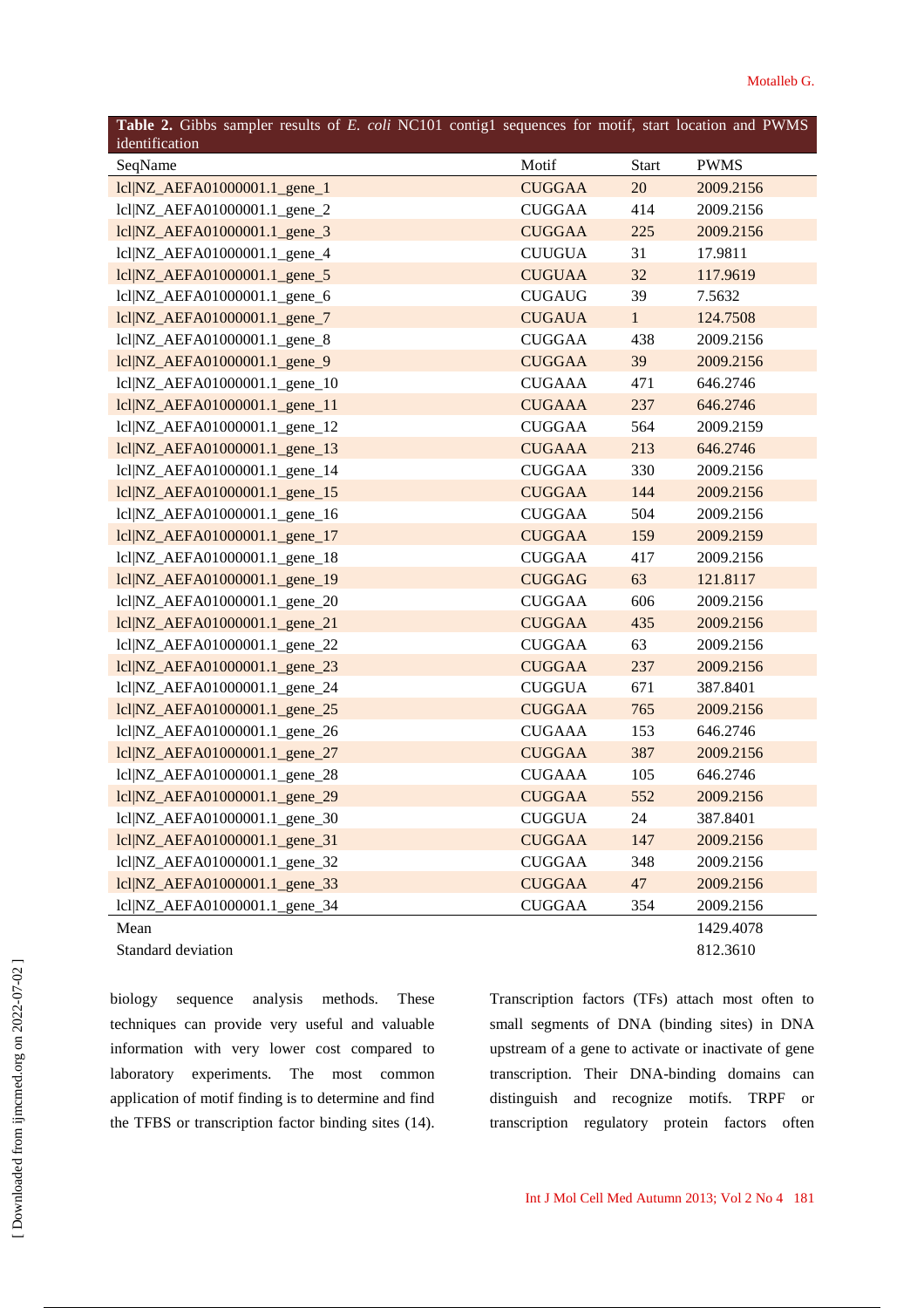connect to DNA as homo or hetero-dimers. Therefore they distinguish DNA motifs that are spaced motif pairs, inverted or direct repeats. However, these motifs are often tedious and difficult to identify owing to their high divergence (15). Because of multiple binding modes and indirect recognition, the action and reaction of operators and holorepressors are highly sensitive to the experimental conditions (DNA length, buffer components, etc). Thus, there are many discrepancies about equilibrium constants, kinetic data and stoichiometry for these complexes. In other words, equilibrium binding constants for holorepressor/operator is different from one experiment to another (15-16). However, there is no unique combination of bases that is shared by all binding sites, and although different bases can occur at each position, there are clear biases in the distribution of bases that occur at each position of the binding sites (17-18). PWM has been employed in genome investigations such as whole genome identification of transcription units (19), transcription factor binding sites or TFBS (20), transcription initiation sites (21) and translation initiation sites (22). Position weight matrix sequence analysis has three outputs: the site specific frequency, the position weight matrix, and PWMS. On the other hand, it is interesting to find sequence motifs in a set of co expressed genes by microarray experiments (23). If these genes are co regulated, thus they share TFBS that could be monitored or controlled by similar or common TF (24). Gibbs sampler will output a quantitative measure of the motifs by computer program. PWMS is the log-odds ratio, and the strongest motif has the highest PWMS or odds-ratio (5). In this work, Gibbs sampler algorithm was employed to find the functional motifs in *E. coli* NC101 contig1 sequences. The results showed that CUGGAA is a 6-mer motif that has the highest PWMS of 2009.2156. 24 out of 34 sequences genes, had the 6-mer motif of CUGGAA (70.58%) (Table 2). The homology between genes based on sequence motifs is very important and crucial in order to understand the function of uncharacterized genes and may be helpful in studying the dynamic behavior of genes (25). That is, it may be concluded that they may be co regulated. Recently, the researchers reported that the transfer of a functional gene from bacteria to mammalian cells could occur. They showed that engineered *E. coli*, expressing *Inv* and *HlyA* genes (from *Yersinia pseudotuberculosis* and *Lysteria monocytogenes*, respectively) are able to attack and release DNA into mammalian cells (26). The similar phenomenon was also reported *in vivo*, and it was shown that invasive *E. coli* can carry and deliver therapeutic genes to the colonic mucosa in mice (27). On the other hand, a successful shRNA transfer into mammalian cells was carried out by non-pathogenic *E. coli* through a plasmid (28). Bacteria strains for example *E. coli*, Salmonella, and Clostridium can selectively grow and colonize in tumors. In fact, scientists have showed that bacteria are able to attack primary tumors and metastases and they can be used for tumor-selective drug delivery (29).

Our results may help the mentioned scenario by finding and discovering the functional genetic switches and motifs in *E. coli* NC101 contig1. The branch point sequence could be placed anywhere, however, it is preferable to be near the 3' rather than the 5' site. Surely, experiments causing step by step mutation on each nucleotide of the sequence between the donor and the acceptor site, could be performed, but this is very tedious and difficult. Therefore, one can apply and run the Gibbs sampler in order to find all the BPSs. The BPS cuts the *E. coli* NC101 contig1 sequences into two sections: the upstream part stretching from the 5' site to BPS (the S1 sequence), and the downstream sequence from BPS to the 3' site (the S2 sequence). The lengths of S1 and S2 sequences are named as S1 and S2 distances (S1D and S2D). If BPS is limited to be near the 3' site, thus the S2 distance is smaller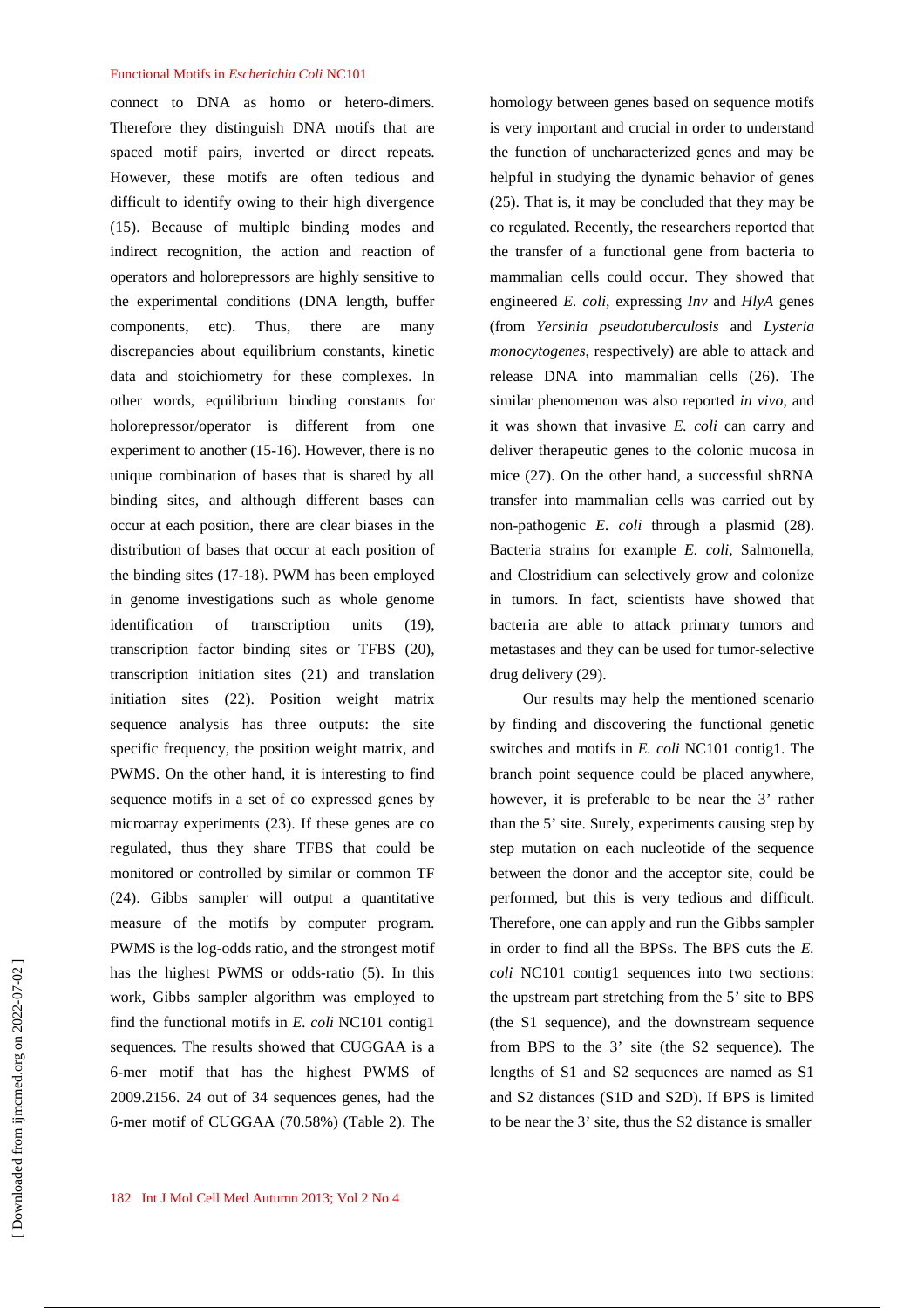than the S1 distance and vice versa (5).

Scatter diagram of S1D and S2D of *E. coli* NC101 contig1 sequences is shown in Figure 2. The results showed that most of the S2D were higher than S1D (650.11±157.24 and 270.61±37.17 respectively).

The present study may help experimental studies on elucidating the pharmacological and phylogenic functions of the motifs in *E. coli*.

# **Conflict of interest**

Authors declared no conflict of interest.

## **References**

1. Cuevas-Ramos G, Petit CR, Marcq I, et al. Escherichia coli induces DNA damage *in vivo* and triggers genomic instability in mammalian cells. Proc Natl Acad Sci U S A2010;107:11537-42.

2. Ptashne M. A Genetic Switch, Gene Control and Phage Lambda. Cambridge: MA: Cell Press and Blackwell Scientific; 1986.

3. Bailey TL. Discovering sequence motifs. Methods Mol Biol 2008;452:231-51.

4. Favorov AV, Gelfand MS, Gerasimova AV, et al. A Gibbs sampler for identification of symmetrically structured, spaced DNA motifs with improved estimation of the signal length. Bioinformatics 2005;21:2240-5.

5. Xia X. Position Weight Matrix, Gibbs Sampler, and the Associated Significance Tests in Motif Characterization and Prediction. Scientifica 2012;2012:1-15.

6. Metropolis N. The Beginnning of the Monte Carlo Method. Los Alamos Science 1987;15:125-30.

7. Mannella CA, Neuwald AF, Lawrence CE. Detection of likely transmembrane beta strand regions in sequences of mitochondrial pore proteins using the Gibbs sampler. J Bioenerg Biomembr 1996;28:163-9.

8. Jensen JL, Hein J. Gibbs sampler for statistical multiple alignment. Statistica Sinica 2005;15:889-907.

9. Samso M, Palumbo MJ, Radermacher M, et al. A Bayesian method for classification of images from electron micrographs. J Struct Biol 2002;138:157-70.

10. Escobar-Paramo P, Grenet K, Le Menac'h A, et al. Largescale population structure of human commensal Escherichia coli isolates. Appl Environ Microbiol 2004;70:5698-700.

11. Johnson JR, Johnston B, Kuskowski MA, et al. Molecular epidemiology and phylogenetic distribution of the Escherichia coli pks genomic island. J Clin Microbiol 2008;46:3906-11.

12. Arthur JC, Perez-Chanona E, Muhlbauer M, et al. Intestinal inflammation targets cancer-inducing activity of the microbiota. Science 2012;338:120-3.

13. Chen X, Jiang T. An improved Gibbs sampling method for motif discovery via sequence weighting. Comput Syst Bioinformatics Conf 2006:239-47.

14. Mrazek J. Finding sequence motifs in prokaryotic genomes- a brief practical guide for a microbiologist. Brief Bioinform 2009;10:525-36.

15. Hurlburt BK, Yanofsky C. Enhanced operator binding by trp superrepressors of Escherichia coli. J Biol Chem 1990; 265:7853-8.

16. Finucane MD, Jardetzky O. Surface plasmon resonance studies of wild-type and AV77 tryptophan repressor resolve ambiguities in super-repressor activity. Protein Sci 2003;12:1613-20.

17. Berg OG, von Hippel PH. Selection of DNA binding sites by regulatory proteins. Statistical-mechanical theory and application to operators and promoters. J Mol Biol 1987;193:723-50.

18. Durbin R, Eddy S, Krogh G, et al. Biological sequence analysis. 1 ed. Cambridge: Cambridge University Press; 1998:356.

19. Kobayashi H, Akitomi J, Fujii N, et al. The entire organization of transcription units on the Bacillus subtilis genome. BMC Genomics 2007;8:197.

20. Ma P, Xia X. Factors affecting splicing strength of yeast genes. Comp Funct Genomics 2011;2011:212146.

21. Grech B, Maetschke S, Mathews S, et al. Genome-wide analysis of chlamydiae for promoters that phylogenetically footprint. Res Microbiol 2007;158:685-93.

22. Li GL, Leong TY. Feature selection for the prediction of translation initiation sites. Genomics Proteomics Bioinformatics 2005;3:73-83.

23. Schena M. Microarray Analysis. New York: Wiley Liss; 2003.

24. Xia X, MacKay V, Yao X, et al. Translation initiation: a regulatory role for poly(A) tracts in front of the AUG codon in Saccharomyces cerevisiae. Genetics 2011;189:469-78.

25. Shen-Orr SS, Milo R, Mangan S, et al. Network motifs in the